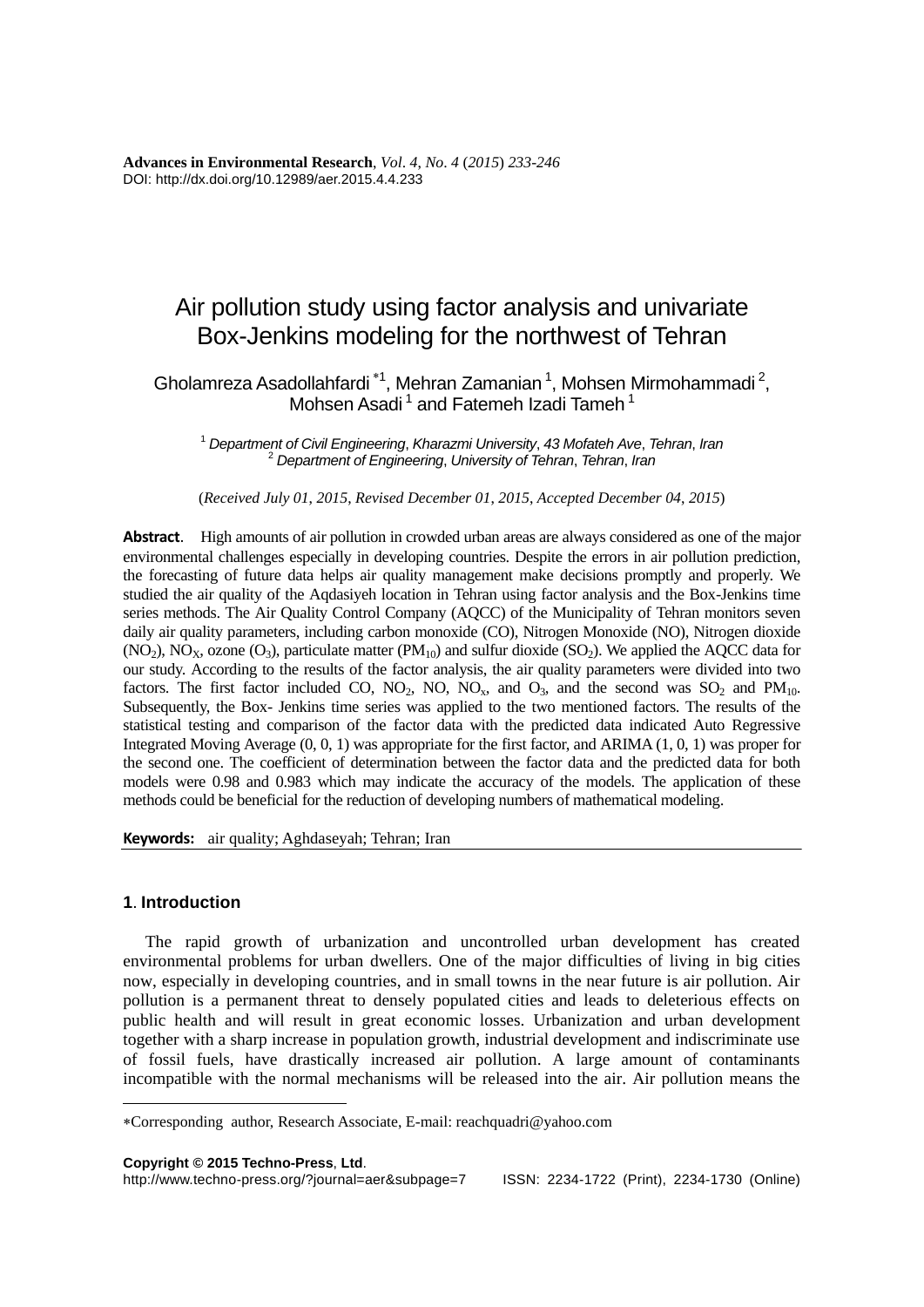presence of one, several, or a mixture of different pollutants in ambient air to the extent that would be harmful to humans or cause harmful effects to animals, plants and properties; or which may induce immeasurable effects on humans, animals, crops and synthetic materials (Erfanmanesh and Afuni 2006). Therefore, air pollution control is very vital. In this regard, availability of accurate and plentiful data and interpretation are an imperative tool which can help the air quality management to decide properly. Several methods are available to analyze air quality data such as statistical and deterministic methods. We applied factor analysis and the Box-Jenkins time series to air quality data. The first reason for using both methods is when we apply the invert Box-Jenkins time series, developing a model for each air quality parameter is necessary. It consumes a lot of times for experts to develop several models. Secondly, several air quality parameters depend on each other. We grouped the air quality parameters to a few factors using factor analysis and then applied the Box-Jenkins time series of a few factors instead of a lot of air quality parameters. These types of air quality interpretations are rare; however, several studies have used the two methods separately.

Nowadays, Factor analysis is a statistical analysis technique that is used in various disciplines such as psychology, sociology, management, geography, and urban planning (Harvey and Todd 1983). The analysis of time series rapidly developed in a practical and theoretical way after the original work of Box and Jenkins (Box and Jenkins 1970). Polydoras *et al*. (1998) compared the Weather forecasts for the amount of CO and  $SO<sub>2</sub>$  in three different locations in the City of Athens using both distribute and Box nonlinear statistic models and predicted the maximum and the critical amount of pollutants. Sharma and Khare (2000) evaluated the Box-Jenkins time series based on the multivariate statistic models in predicting the CO concentration at a large crossroads in Delhi. Rodriguez-Rajo *et al*. (2005) developed pollen concentrations predictive models based on the ARIMA model in the North West of Spain. They found that the method of time series is an appropriate method for estimating the short-term effects of tree pollen in the atmosphere. Abbaspour and Rahmani (2005) and Sader Mousavi and Rahimi (2008) conducted some research about predicting carbon monoxide concentrations in the air of Tehran and Tabriz, respectively. Sharma *et al.* (2009) analyzed the air pollution parameters including  $SO_2$ ,  $NO_2$  and suspended particles using the Box-Jenkins method in Delhi India for a maximum of 24 hours per month. Vaseghi and Zibaie (2008) conducted air pollution predictions in Shiraz. Different methods of regression and non-regression were evaluated and the ARMA model was selected to predict the air pollution index based on the measured error rates. Kumar and Jain (2010) used ARIMA to predict CO, NO, NO<sub>2</sub> and  $O_3$  in an urban traffic site in Delhi, India. They reported the suitability performance of ARIMA in short term air quality predictions.

Nakhaei *et al*. (2011) developed two ARIMA models with different coefficients for CO in the Towhid Eastern and Western tunnels, using Box-Jenkins time series model for the prediction of carbon monoxide. Sami *et al*. (2012) used seasonal ARIMA (SARIMA) to anticipate the rate of dust fall in Quetta, Pakistan. They reported the appropriate performance of SARIMA. Gocheva-Ilieva *et al*. (2014) applied time series analysis, including BOX-Jenkins approach and factor analysis to forecast air pollution in Blagoevgrad, Bulgaria. They considered NO,  $NO_2$ ,  $NO_x$ ,  $PM_{10}$ ,  $SO<sub>2</sub>$  and ground level  $O<sub>3</sub>$ , which were monitored for one year. They classified the pollutants in three factors and determined the factor to overall pollution. The results had a good agreement with the field monitoring. Kumar (2015) combined a signal extraction method SSA (Singular Spectrum Analysis) with ARIMA to predict the daily maximum ambient  $O_3$  concentrations. They indicated the aptness of the SSA-ARIMA in predicting short term air quality.

The study area is located in northeast Tehran and the geographic coordinates of the city are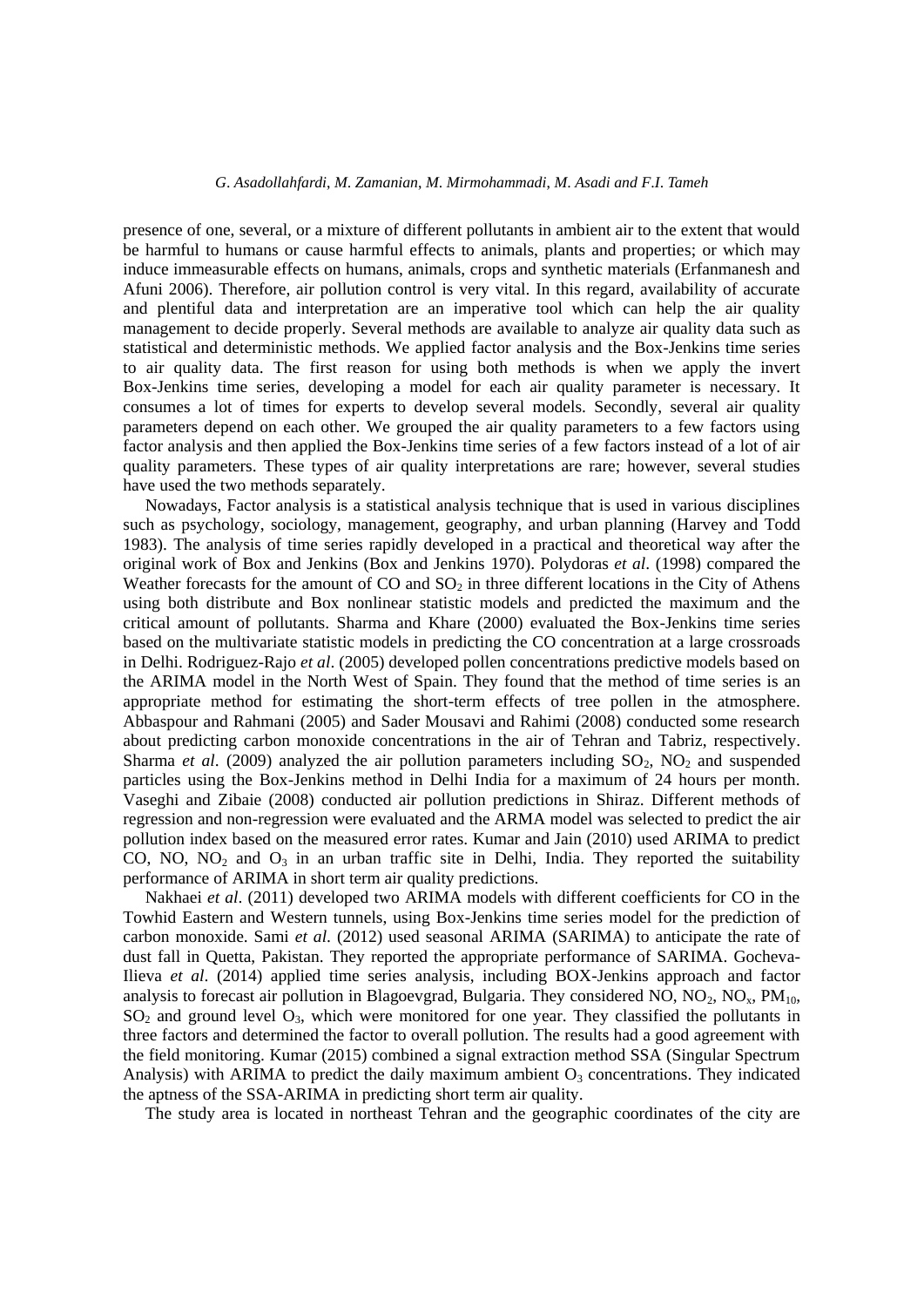51°,2′ and 51°,36′ East longitude and 35°,34′ and 35°,50′ North latitude (Fig. 1). The elevations of Tehran are 2000, 1200 and 1050 meters in the north, in the center and in the south, respectively. The north and east of the city is surrounded by the Alborz Mountains. The main sources of precipitation are the Mediterranean and Atlantic winds that blow from the West, and the Alborz mountains act as a barrier to prevent the penetration of air masses. Tehran is also located in arid and semi-arid regions. The temperature variations are between 40 Celsius in summer and -5 Celsius in winter. The annual rainfall is about 250 millimeters.

To study air pollution emissions using deterministic modelling, the number and kinds of emission sources and environmental features such as wind direction and speed, temperature, stability of the atmosphere, topography of the region, solar elevation angle and surface heat flux need to be available. However, when few numbers of parameters such as air quality data with time are available using stochastic or probability modelling are applicable. In our study, the concentration of the pollutants was collected randomly. In the other words, three grab samples for each pollutant was collected. We referenced the mean value of the three samples in our study. For each air quality parameter a minimum 60, hourly or daily data are necessary and data should be measured in virtually equal time period. Because of lack of data for different mentioned parameters in our study area and air quality data was available which effect on air quality, we applied Box-Jenking time series models, which are a stochastic approach, to study air pollution of the north west of Tehran to predict air quality situation. Since, many numbers of air quality parameters have existed, we used factor analysis to reduce air quality parameters to a number of factors. Each factor includes number of air quality parameters with having similar characteristic. Instead of developing several numbers of univariate Box-Jenkin time series model for air quality parameters, we developed a model for each factor.

The first objective of the study was to apply the factor analysis technique to air quality parameters including carbon CO,  $NO_2$ ,  $NO_2$ ,  $NO_3$ ,  $NO_3$ ,  $OM_{10}$  and  $SO_2$  data. The second aim was to develop the Box-Jenkins time series model using the factors data which were the results of the first objective.



Fig. 1 The location of the study area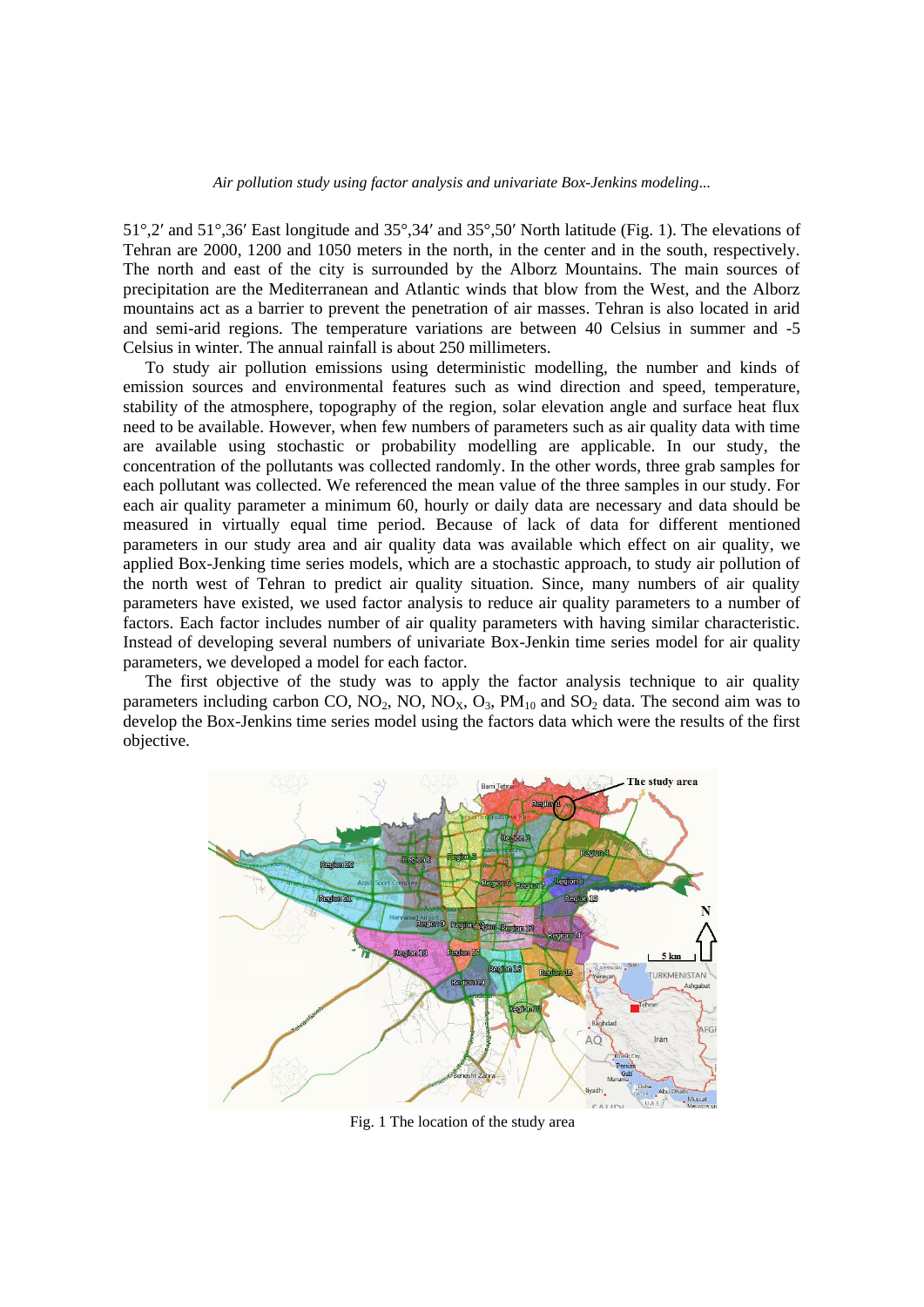# **2**. **Materials and methods**

Forecasting is a key element in management decisions, because every decision has its own consequences. Time series refers to the set of observations which are arranged according to time and at even intervals. Although the data may be sorted according to some other factors such as distance. The order of observations is an important factor in using a time series method, because the inherent nature of a time series is highly correlated with the dependence or interdependence of the observations (Tobias *et al*. 2004).

Factor analysis includes analysis of several variables simultaneously. Air quality parameters, which contain a high correlation coefficient between them, are placed into one single group. Factor analysis is applied to recognize the correct structure of collecting data and to identify the most significant factors contributing to the data structure (Buckley and Winter 1992, Padro *et al*. 1993). The Factor is a new independent variable, which cannot be directly measured and is in fact, immeasurable. Factor analysis is also used in establishing associations between parameters so that the number of parameters measured can be lessened. Eq. (1) describes the factor (Johnson and Wichem 2007).  $\overline{p}$ 

$$
F_j = \sum_{i=1}^{r} W_{ji} X_i = W_{j1} X_1 + W_{j2} X_2 + \dots + W_{jp} X_p
$$
 (1)

Where  $F_j$  is factor;  $W_{ji}$  is factor *number*, and  $p$  is the number of variables.  $x_i$  is observed variables.

By using factor analysis, we manage air pollution parameters in a few groups which in the group (Factor) all parameters depend highly on each other. After that, instead of developing a model for each parameter separately, we developed a box Jenkins model for each group (Factor). Factor data are a combination of observed data according to Eq. (1).

Procedure of Factor Analysis: Implementation Performance of factor analysis involves the following steps (Asadollahfardi *et al*. 2012):

- Collecting all of the data and computing of a correlation coefficient matrix between all of the air quality parameters.
- Determining the factor loading according to correlation coefficients.
- Rotating the factors for simplicity and understandability of factor analysis.

For further information, refer to Mulaik (2009) and Brown (2014).

Box-Jenkins Methodology for Time Series Modeling: Decomposition of time series data into its components, while being instructive and revealing, is a difficult job. Moreover, it causes greater errors by accumulation of component errors (Asadollahfardi 2002). To avoid these problems, Box and Jenkins (1976) developed a new methodology, which in essence, performs the same job. We applied some transformations to remove simple and seasonal differences, trends, seasonal and cyclical components presented in the data. Then, a family of models is entertained for the transformed data, which is expected to be as simple as possible. The following section briefly explains the non-stationary Box-Jenkins method.

Classification of Time Series Models: The behaviors of the sample autocorrelation function (SACF) and the sample partial autocorrelation function (SPACF) are important in tentative identification of stationary time series models. For the values of a stationary time series *Zb*, *Zb*+1,..., Zn which may be the original time series values or the transformed time series values, SACF is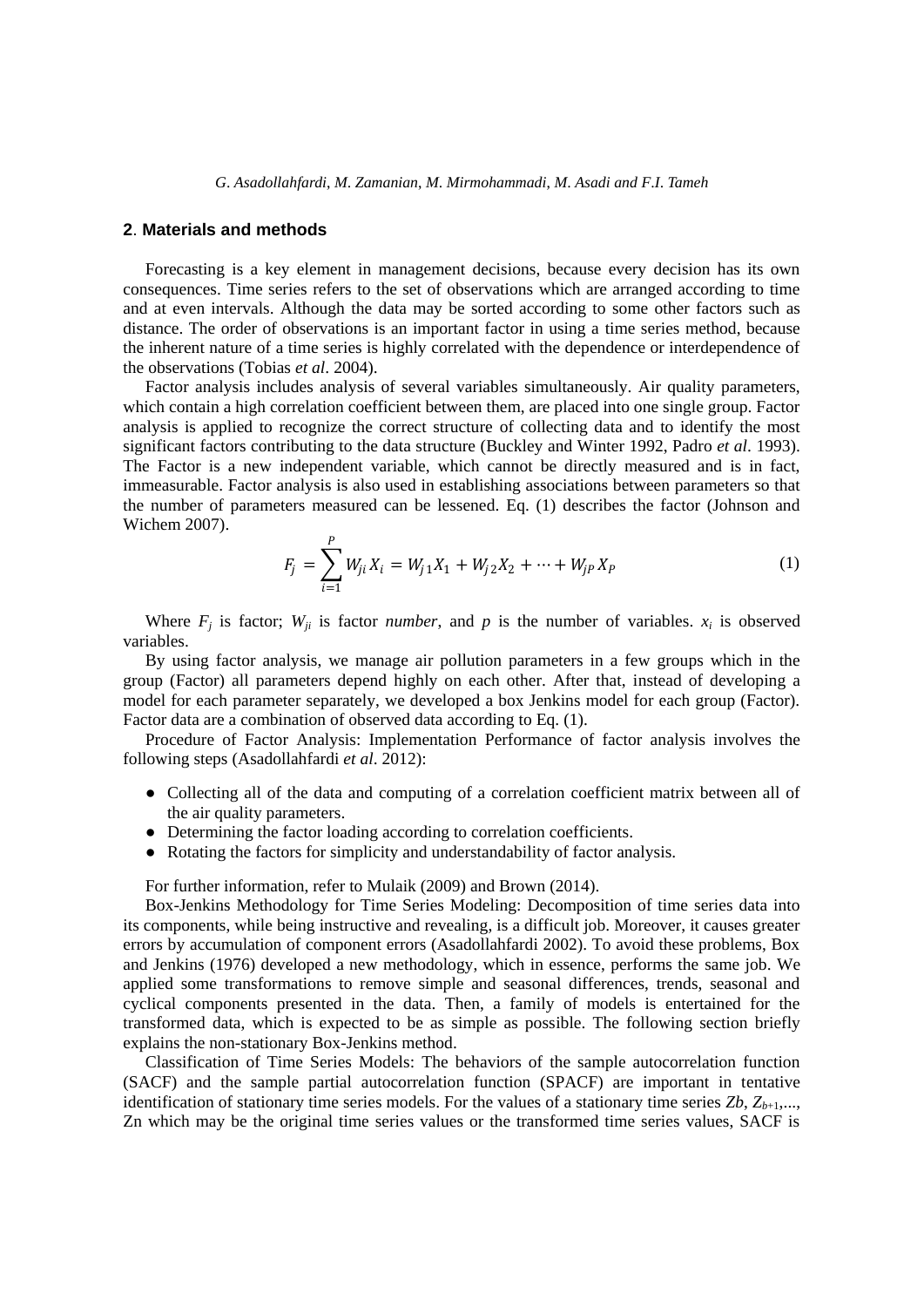defined as follows (Eq. (2)). The sample autocorrelation at lag *k* denoted by  $r_k$  is

$$
r_k = \frac{\sum_{t=b}^{n-k} (z_t - z)(z_{t+k} - \overline{z})}{\sum_{t=b}^{n} (z_t - \overline{z})^2}
$$
(2)

where

$$
\overline{z} = \frac{\sum_{t=b}^{n} z_t}{(n-b+1)}
$$
(3)

Considering  $r_k$  is a function of lag k, for  $k = 1, 2,..., K$  is called the sample autocorrelation function (SACF). This quantity measures the linear relationship between a time series observation, separated by a lag of *k* time units. The  $r_k$  is a coefficient of correlation and it is always between -1 and  $+1$ . The standard error of  $r_k$  is defined by (Eq. (4))

$$
s_{r_k} = \left[\frac{1+2\sum_{j=1}^{k-1} r_j^2}{n-b+1}\right]^{0.5}, \quad k = 1, 2, \dots
$$
 (4)

The  $t_{r_k}$  statistic is then computed as (Eq. (5))

$$
t_{r_k} = \frac{r_k}{s_{r_k}}\tag{5}
$$

Which is used to test the significance of  $r_k$ , for  $k = 1, 2, ...$ 

Plotting  $r_k$  against *k* provides the SACF. The behavior of this function is a key tool for identification of the stationary of a time series and its order. To employ the Box-Jenkins approach, one must examine and try to classify the behavior of the SACF.

The sample partial autocorrelation function (SPACF) is another important tool for identifying time series models. The sample partial autocorrelation at lag  $k$  is defined by (Eq. (6))

$$
r_{kk} = \begin{cases} r_1, & k = 1\\ \frac{(r_k - \sum_{j=1}^{k-i} r_{k-1,j} \times r_{k-j})}{(1 - \sum_{j=1}^{k-i} r_{k-1,j} \times r_{k-j})}, & k = 2,3, ... \end{cases}
$$
(6)

Where,  $r_{kj} = r_{k-1,j} - r_{kk} r_{k-1} r_{k-j}$ ,  $j = 1,2,..., k-1$ The standard error of  $r_{kk}$  is defined as (Eq. (7))

$$
s_{r_k} = \left[\frac{1}{n-b+1}\right]^{0.5} \tag{7}
$$

The following equation indicates the student's  $t_{kk}$ -statistic

$$
t_{r_{kk}} = \frac{r_{kk}}{s_{r_{kk}}} \tag{8}
$$

The precise interpretation of the SPACF at lag *k* is rather complicated. However, this quantity can intuitively be thought of as the sample autocorrelation of time series observations, separated by a lag of *k* time units, with the effects of the intervening observations eliminated.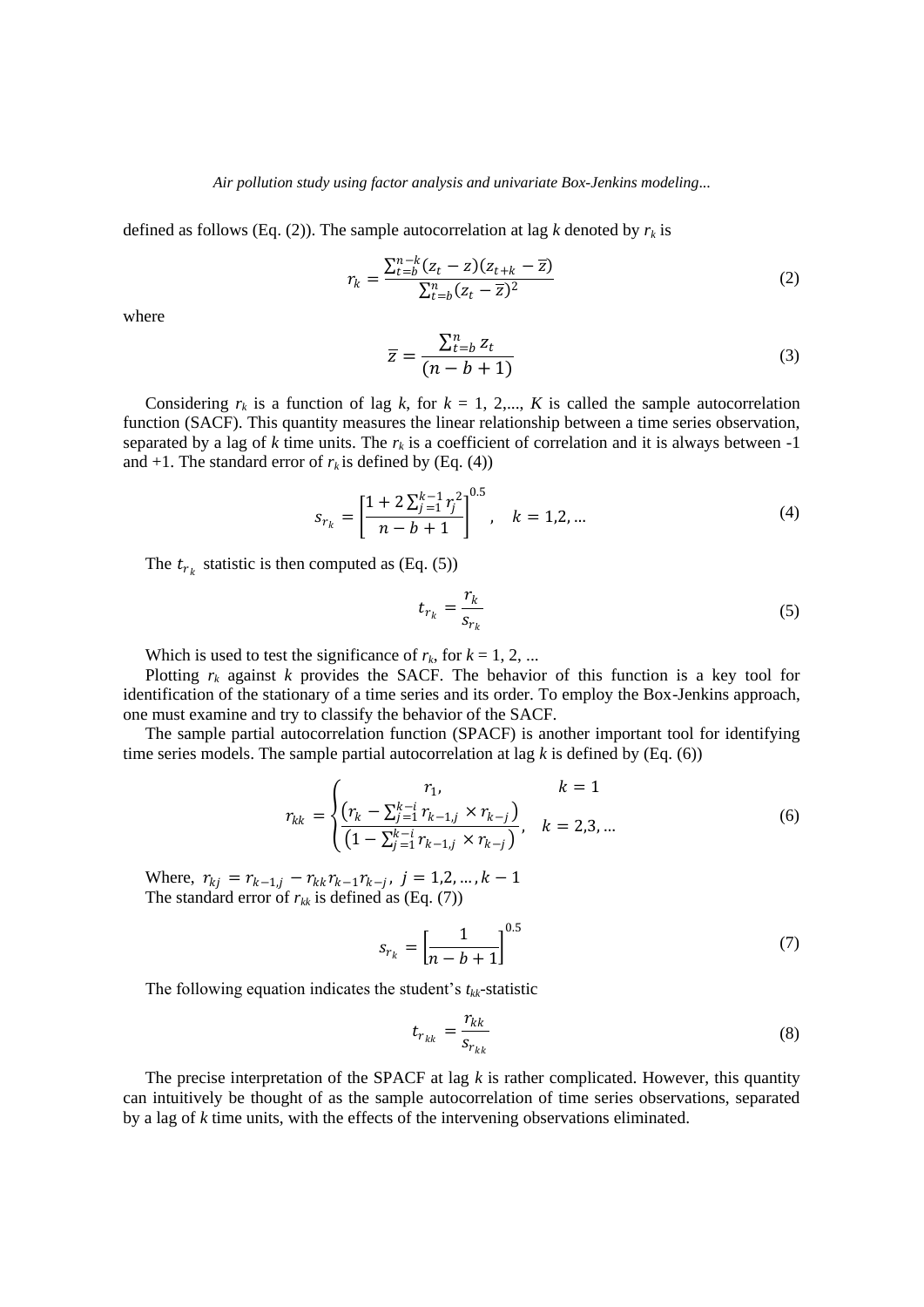For a time series consisting of  $Z_b$ ,  $Z_{b+1}$ , ...,  $Z_n$ , where  $Z_t$  is the original or transformed value of a time series, an autoregressive model of order *p*, AR(*p*), is defined as

$$
Z_t = \phi_1 Z_{t-1} + \phi_2 Z_{t-2} + \dots + \phi_r Z_{t-p} + a_t
$$
\n(9)

Where  $\phi_1$ , ...,  $\phi_r$  are fixed coefficients and  $a_t$ ,  $t = 1, 2, ..., n$  are independent random variables with zero mean and constant variance  $\sigma_a^2$ . They are usually assumed as normally distributed. Using the backward shift operator  $B$ , Eq. (9) can be written as

$$
\phi p(B)Z_t = a_t \tag{10}
$$

Where  $\phi_p(B) = 1 - \phi_1 B - ... - \phi_p B_p$ ; And  $BZ_t = Z_{t-1},..., BpZ_t = Z_{t-p}$ . A moving average model of order *q*, MA(*q*), is represented as

$$
Z_t = a_t - \theta_1 a_{t-1} - \dots - \theta_q a_{t-q}
$$
\n<sup>(11)</sup>

Or employing the backward shift operator *B*

$$
Z_t = \theta q(B) a_t \tag{12}
$$

where

$$
\theta q(B) = 1 - \theta_1 B - \dots - \theta_q B_q \tag{13}
$$

The general non-seasonal autoregressive moving average model of order (*p*, *q*) is

$$
Z_t = \delta + \phi_1 Z_{t-1} + \dots + \phi p Z_{t-p} + a_t - \theta_1 a_{t-1} - \dots - \theta_q a_{t-q}
$$
(14)

This model utilizes a constant term  $\delta$ . It has an autoregressive part which expresses the current value  $Z_t$  as a function of past values  $Z_{t-1}$ ,  $Z_{t-2}$ , ...,  $Z_{t-p}$  with unknown coefficients (parameters)  $\phi_1$ , ...,  $\phi_p$ . In addition, The model has a moving average part which is represented by  $a_t$ ,  $a_{t-1}$ , ...,  $a_{t-q}$  with unknown fixed parameters  $\theta_1$ , ...,  $\theta_a$ . The variable  $Z_t$  is also considered as a function of a random variable, as, *at*-1, ...., *at*-*q*.

In Eq. (14), the constant term  $\delta$  can be shown as equal to  $\mu\phi p(B)$ , where  $\mu$  is the mean of the stationary time series  $Z_t$ . In concise notation, Eq. (14) is presented as

$$
\phi_p(B)zt = \delta + \theta q(B)a_t \tag{15}
$$

The statistical tests are available, which can be used to decide whether to include  $\delta$  in the model.If the stationary time series  $Z_b$ ,  $Z_{b+1}$ , ...,  $Z_n$  is in the original series, then assuming  $\mu$  is equal to zero, this implies that these original time series values are fluctuating around a zero mean, whereas  $\mu \neq 0$  implies that these original values are fluctuating around a non-zero mean. In such a case one can use  $(Z_t - \bar{Z})$  in place of  $Z_t$ . Then  $\delta$  can be removed from the model. If the stationary time series  $Z_b$ ,  $Z_{b+1}$ , ...,  $Z_n$  are different from those of the original time series values, where  $\mu$  is not assumed to be zero, it can be assumed that a deterministic trend exists in those original values. Here the deterministic trend refers to a tendency of the original values to move persistently upward (if  $\delta$  > 0) or downward (if  $\delta$  < 0). If a time series does not exhibit a deterministic trend, then any trend (or failure of the series to fluctuate around a central value) is stochastic. The stochastic trend is more realistic in practical situations since it does not dictate a certain path to be taken by the future values (Asadollahfardi 2014).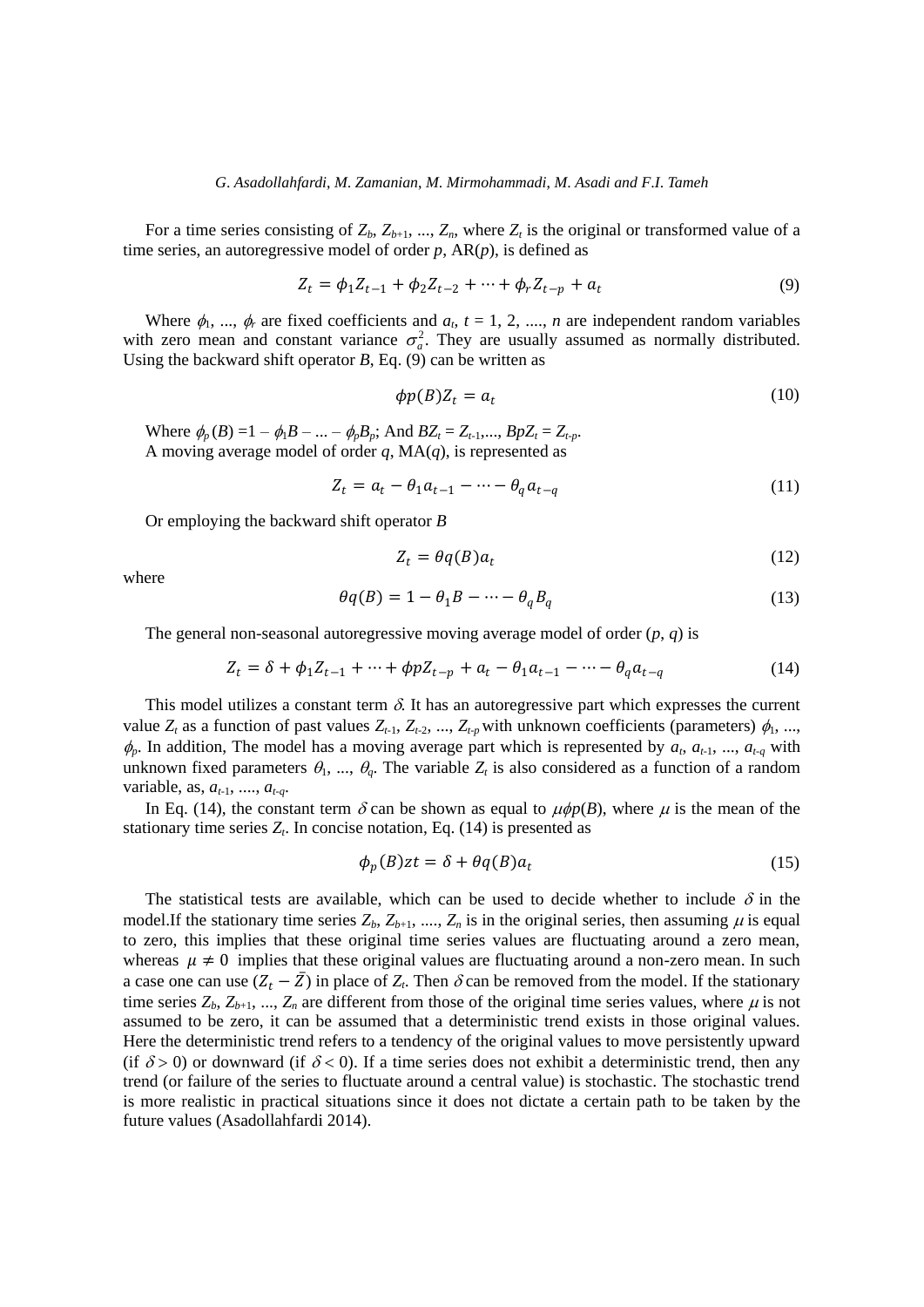The general seasonal autoregressive integrated moving average model of order (*P*, *Q*, *D*, *d*, *p*, *q*) is

$$
\phi_P(B)\phi_P(B^L)\nabla_L^D\nabla^d y_t^* = \delta + \theta_q(B)\theta_q(B^L)\alpha_t
$$
\n(16)

where

$$
\phi_P(B) = (1 - Q_1 B - Q_2 B^2 - \dots - Q_P B^P) \tag{17}
$$

$$
\phi_P(B^L) = (1 - \phi_{1,L}B^L - \phi_{2,L}B^{2L} - \dots - \phi_{P,L}B^{PL}
$$
\n(18)

$$
\theta_q(B) = (1 - \theta_1 B - \theta_2 B^2 - \dots - \theta_q B^q \tag{19}
$$

$$
\theta_Q(B^L) = \left(1 - \theta_{1,L}B^L - \dots - \theta_{Q,L}B^{QL}\right) \tag{20}
$$

Where  $\mathcal{O}_P(B)$ ,  $\mathcal{O}_P(B^L)$ ,  $\theta_q(B)$  and  $\theta_q(B^L)$  are non-seasonal autoregressive operator of order *p*, seasonal autoregressive operator order *P*, non-seasonal moving average operator *q* and seasonal moving average operator order Q, respectively. The  $\delta$  is a constant of the model which  $\mu$  is the real meaning of stationary time series. The  $\delta$  can be calculated by the Eq. (21)

$$
\delta = \mu \phi_P(B) \phi_P(B^L) \tag{21}
$$

*B* is the backward shift operator  $B^k y_t = y_{t-k}$ ;  $\nabla^d$  is equals to the backward difference operator, and  $\phi\phi_1, \phi_2, ..., \phi_p, \phi_{1,L}, \phi_{2,L}, ..., \phi_{p,L}, \theta_1, \theta_2, ..., \theta_q, \theta_{1,L}, \theta_{2,L}, ..., \theta_{Q,L}$  are autoregressive and moving average orders which are unknown. We need to estimate using the sample data;  $\alpha_t$  is a random variable with mean zero and constant variance. The *a<sup>t</sup>* is Independent and represent random error or random shocks.

The Box-Jenkins consists of four basic steps, in which Table 1 indicates the steps. For more details on the Box-Jenkins model structure and forecasting, refer to Box and Jenkins (1976) and Box *et al*. (2008).

Stages of Box-Jenkins modeling (Asadollahfardi *et al*. 2012)

- 1. Check the data for normality:
	- a. No transformation.
	- b. Square root transformation.
	- c. Logarithmic transformation.
	- d. Power transformation
- 2. Identification:
	- a. Plot of the transformed series**.**
	- b. Autocorrelation function (ACF)**.**
	- c. Partial autocorrelation function (PACF)
- 3. Estimation
	- a. Maximum likelihood estimate (MLE) for the model Parameters (Ansley algorithm).
- 4. Diagnostic checks
	- a. Over fitting
	- b. Examination of the residuals (modified Portmanteau test)
- 5. Model structure, selection criteria
	- a. The Akaike Information Criterion (AIC) criteria
	- b. PP criteria
	- c. Bayesian criterion (BIC) criteria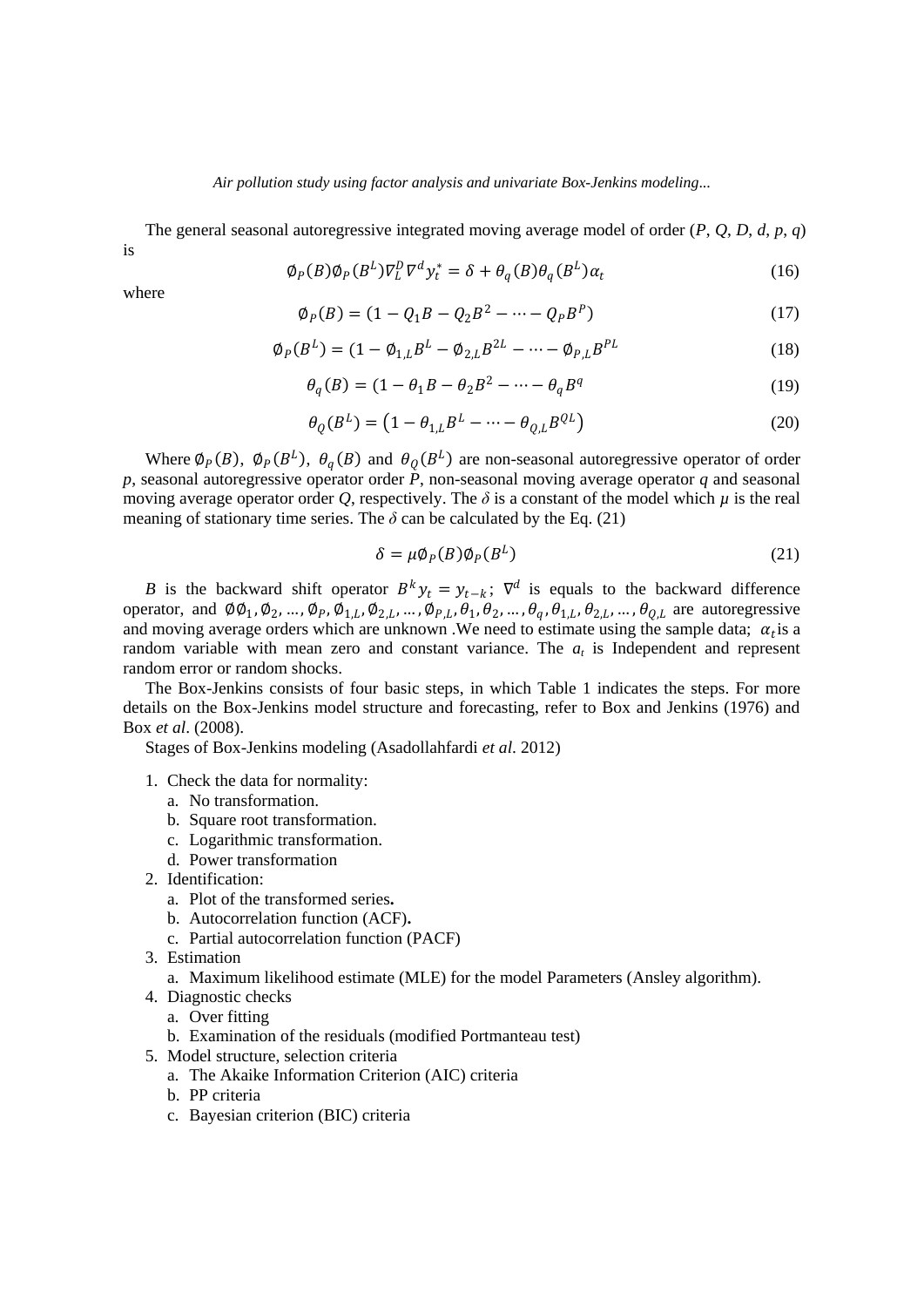To analyze, both factor analysis and Box-Jenkins time series, the SPSS software was applied. The Air Quality Control Company (AQCC) of Tehran Municipality monitors daily air quality data, including carbon monoxide (CO), Nitrogen Monoxide (NO), Nitrogen dioxide (NO<sub>2</sub>), NO<sub>x</sub>, ozone  $(O_3)$ , particulate matter (PM<sub>10</sub>) and sulfur dioxide (SO<sub>2</sub>). The data used in our study were collected by the AQCC in Aghdaseyeh location in Tehran between late March 2012 and in late January 2013.

## **3**. **Results and discussion**

Table 1 indicates the statistical summary of applied data in this study. These mentioned parameters in Table 1 were available for the study area. Data for THC and non-methane hydrocarbon compound (NMHC) and  $CH<sub>4</sub>$  was not available.

Table 2 indicates the correlation coefficient matrix for the observed air quality parameter data at the monitoring stations. Some of the parameters are positively correlated to each other, such as the correlation coefficient between NO<sub>X</sub> and CO,  $r = 0.814$ , NO<sub>X</sub> and NO,  $r = 0.993$ , PM<sub>10</sub> and  $SO_2$ ,  $r = 0.646$ ,  $NO_X$  and  $SO_2$ ,  $r = 0.377$ ,  $NO$  and  $SO_2$ ,  $r = 0.352$ ,  $SO_2$  and  $CO$ ,  $r = 0.346$ ,  $SO_2$  and NO2,  $r = 0.356$  and SO2 and NO,  $r = 0.352$ . Some other air quality parameters are negatively correlated. Tabachnick and Fidell (1996) stated that if all of the correlation between parameters are less than 0.3 the factor analysis is not useable. We attempted to find out the dependent

| Air quality parameters | $CO \,\mathrm{mg}/l$ | $NO2$ mg/l | $NO$ mg/l | $NOx$ mg/l | $O_3$ mg/l | $PM_{10}$ mg/l | $SO_2$ mg/l |
|------------------------|----------------------|------------|-----------|------------|------------|----------------|-------------|
| Number                 | 282                  | 280        | 280       | 280        | 265        | 232            | 282         |
| Mean                   | 3.07                 | 30.7       | 74.79     | 105.9      | 12.26      | 79.144         | 42.67       |
| Standard error         | 0.07                 | 0.45       | 3.47      | 3.66       | 0.50       | 3.3578         | 1.25        |
| Mode                   | 2.93                 | 30.0       | 61.13     | 93.1       | 12.0       | 71.330         | 40.0        |
| Standard deviation     | 1.17                 | 7.54       | 58.06     | 61.2       | 8.23       | 51.145         | 21.1        |
| Variance               | 1.39                 | 56.9       | 3371.5    | 3752.8     | 67.8       | 2615.8         | 442.9       |
| Range                  | 8.20                 | 40.2       | 244.3     | 278.3      | 68.5       | 385.68         | 163.3       |
| Minimum                | 0.06                 | 13.3       | 4.7       | 24.8       | 1.54       | 11.03          | 7.6         |
| Maximum                | 8.26                 | 53.6       | 249       | 303.1      | 70.04      | 396.71         | 170.9       |

Table 1 The statistical summary of air quality data in Aghdaseyeh located in Tehran

Table 2 Correlation coefficient matrix between the air quality parameters

| Parameters      | CO       | NO <sub>2</sub> | N <sub>O</sub> | NO <sub>X</sub> | $O_3$    | $PM_{10}$ | SO <sub>2</sub> |
|-----------------|----------|-----------------|----------------|-----------------|----------|-----------|-----------------|
| CO.             | 1.000    | 0.370           | 0.810          | 0.814           | $-0.282$ | 0.254     | 0.346           |
| NO <sub>2</sub> | 0.370    | 1.000           | 0.368          | 0.472           | $-0.071$ | 0.229     | 0.356           |
| N <sub>O</sub>  | 0.810    | 0.368           | 1.000          | 0.993           | $-0.203$ | 0.259     | 0.352           |
| NO <sub>x</sub> | 0.814    | 0.472           | 0.993          | 1.000           | $-0.201$ | 0.274     | 0.377           |
| $O_3$           | $-0.282$ | $-0.071$        | $-0.203$       | $-0.201$        | 1.000    | $-0.053$  | $-0.078$        |
| $PM_{10}$       | 0.254    | 0.229           | 0.259          | 0.274           | $-0.053$ | 1.000     | 0.646           |
| SO <sub>2</sub> | 0.346    | 0.356           | 0.352          | 0.377           | $-0.078$ | 0.646     | 1.000           |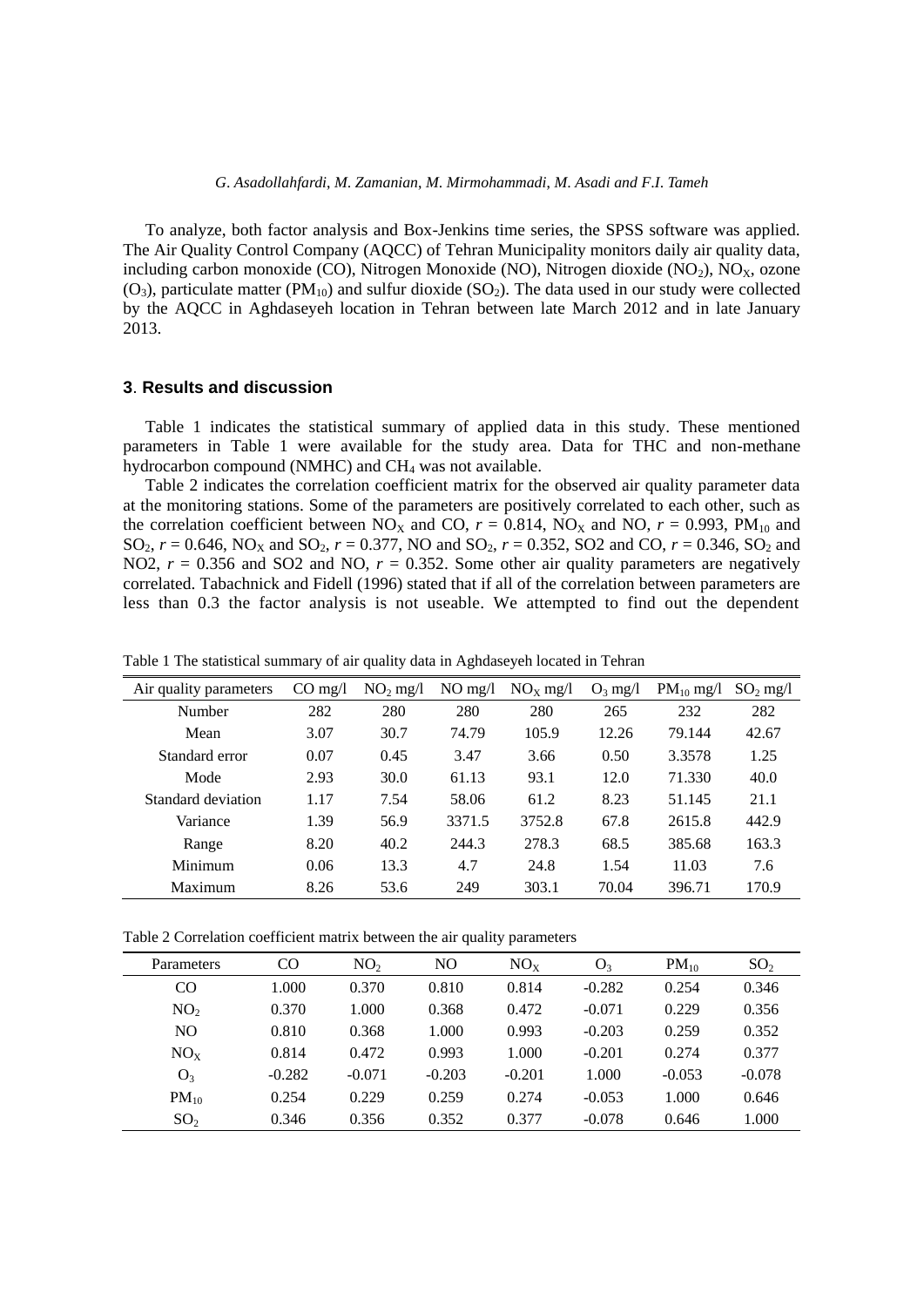parameters. Afterwards, the dependent parameters combined into a few groups. Then we applied the Box-Jenkins time series model to a few groups (factors) instead of all parameters. Other parameters have a much smaller correlation coefficient, which means that we must disregard them and suggests that they may affect the air quality independent from each other. As presented in Table 2, many of the correlation coefficients are above 0.3 which means the factor analysis is necessary. However, the correlation coefficient of  $O<sub>3</sub>$  is a minus value. Because ozone, as a secondary pollution concentration, is emanated from the others, and its value is evidently inversely proportional to their concentrations. Cryer (1986) also expressed that for confirmation of using factor analysis, the values of the KMO and the Bartlett's Test should be about 0.6 and less than 0.05, respectively. The value of the Kaiser-Meyer-Olkin (KMO) for the existing data was equal to 0.549 and the result of Bartlett's Test was significant  $(a = 0.05 > p$ -value = 0.0).

One of the methods to figure out the number of factors is the estimation of eigenvalue and factor loadings for the correlation matrix, and each eigenvalue corresponded to an eigenvector that identifies the group of air quality parameters that are most highly correlated among them. The first eignfactor accounted for greatest variation among the observed air quality parameters, while each following eigenfactor was orthogonal to all former factors, and provided incrementally smaller contributions to the overall descriptive ability of the model. The eigenvalue of the correlation matrix of this study is described in Table 3. Since, a lower eigenvalue may contribute only modestly to the descriptive ability of the air quality data, only the first few factors were selected. Methods are present to figure out the number of factors that need to be considered and the number of those that can be safely neglected (Browne 1968, Linn 1968, Tucker *et al*. 1969, Hakstian *et al*. 1982). The method of Kaiser Criterion, which retains just those factors with eigenvalue larger than one, is the most widely used technique (Kaiser 1960). As indicated in Table 3 the first two factors, which have an eigenvalue bigger than one were selected because the first two factors contain 68.1% of air quality variables. The obtained *R* squares are valid for the two factors, which account for 68% of total variation of the data. According to Table 3, although the third eigenvalue was close to one, we selected the first two factors. Because the eigenvalue was drawn descending and sudden changes occurred in two points related to the other points. This indicates confirmation of two factors (Tabachnick and Fidell 1996). The disadvantage of the Kaiser's (1960) is often leads to over factoring and sometimes under factoring. However, a number of our variable was 7 and two factor could be used.

Factor loading reflects the correlation between the air quality parameters and the extracted factors. Factor loadings for the two retained eigenvalues are indicated in Table 4. Factor loading is described with rotation using the Quartimax method. The main function of the factor rotation

| Factors | Eigenvalue | Variance% | Cumulative variance% |
|---------|------------|-----------|----------------------|
|         | 3.478      | 49.68     | 49.6                 |
| 2       | 1.294      | 18.49     | 68.1                 |
| 3       | 0.929      | 13.27     | 81.4                 |
| 4       | 0.724      | 10.33     | 91.7                 |
|         | 0.338      | 4.82      | 96.6                 |
| 6       | 0.236      | 3.37      | 100.0                |
|         | 1.497E-06  | 2.139E-05 | 100.0                |

Table 3 Individual and cumulative eigenvalue of the air quality observations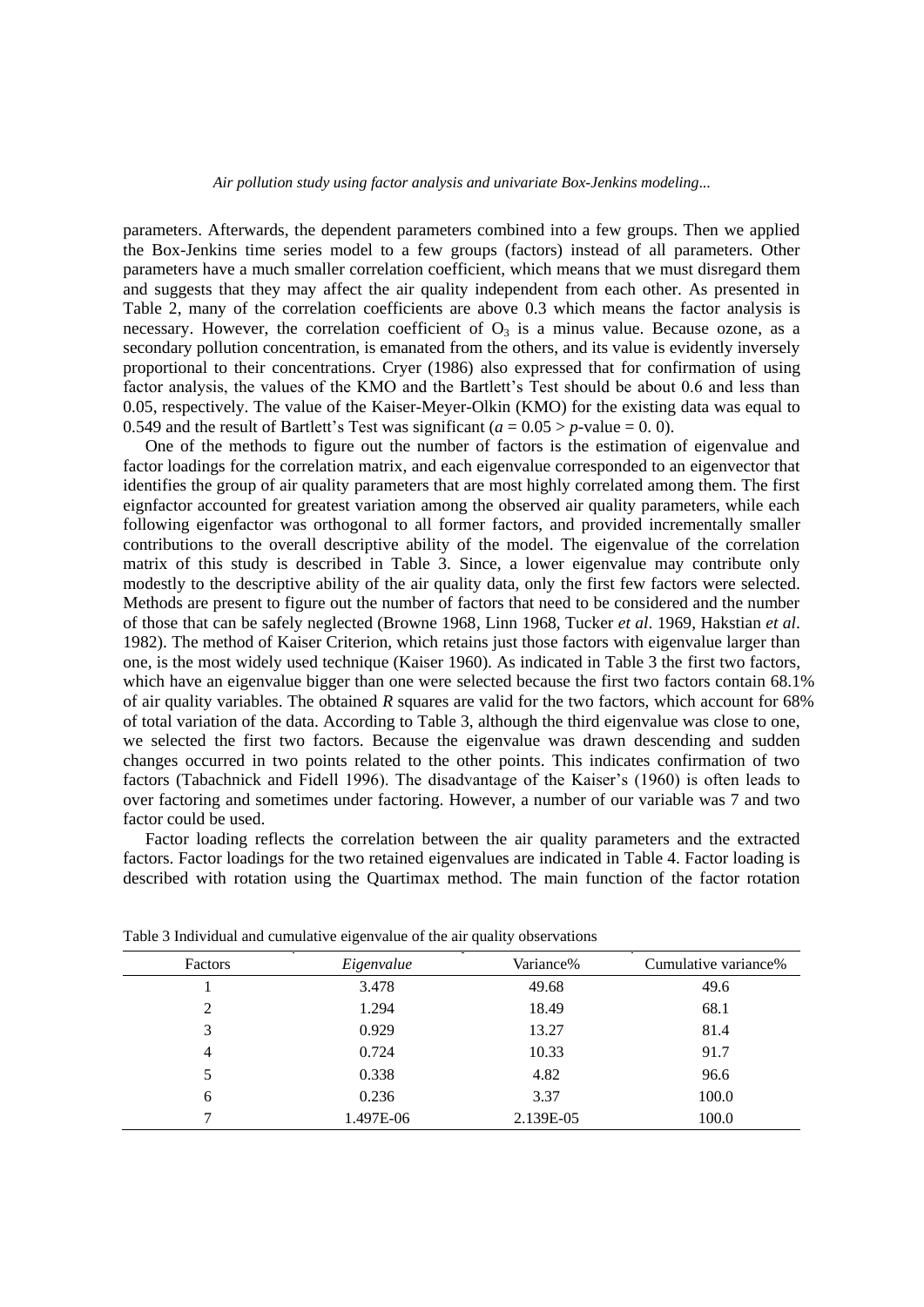application is to facilitate interpretation by providing a simple factor structure. The factors were rotated in order that the observed axis were aligned with a dominant set of air quality parameters which assisted in understanding the relation of factors to the observed water quality parameter (Zeng and Rasmusson 2005). In this work the Quartimax rotation was used, another rotation such as biquartimax, equamax and varimax were also developed (Johnson and Wichern 2007, Kaiser 1960). Table 4 indicates the factors before and after rotation. In the factor loading after rotation the first factor has higher air quality parameters as compared to the second factor, with both being positive. The largest positive value  $0.944$  belongs to  $NO<sub>2</sub>$ . The first factor included CO (0.89),  $NO<sub>2</sub>$ (0.453), NO (0.936), NO<sub>X</sub> (0.944) and O<sub>3</sub> (-0.407), and the second factor included PM<sub>10</sub> (0.877) and  $SO_2(0.861)$ .

Fig. 2 illustrates the time series for the first factor after normalization using logarithmic transformation.

In this stage, we had two time series, including the first and second factors. The results of normality of the first factor series are presented in Table 5. As described in the table, the first factor time series data was not normal since the significance level was less than 0.05 and a very strong presumption against a neutral hypothesis existed. The observed result would be highly unlikely under the null hypothesis. First, the series was transformed to normal series using logarithmic transformations. Normality was carried out for both factors time series data. Next and then stationary by the factor time series was performed.

|                        |       | Factor loading before rotation | Factor loading after rotation |          |  |  |
|------------------------|-------|--------------------------------|-------------------------------|----------|--|--|
| Air quality parameters |       | 2                              |                               |          |  |  |
| <sub>CO</sub>          | 0.859 |                                | 0.936                         |          |  |  |
| NO <sub>2</sub>        | 0.583 |                                | 0.944                         |          |  |  |
| NO.                    | 0.904 |                                | 0.453                         | 0.390    |  |  |
| NO <sub>X</sub>        | 0.929 |                                | 0.890                         |          |  |  |
| $O_3$                  |       | 0.314                          |                               | 0.861    |  |  |
| $PM_{10}$              | 0.506 | 0.724                          |                               | $-0.407$ |  |  |
| SO <sub>2</sub>        | 0.615 | 0.649                          |                               | 0.861    |  |  |

Table 4 Factors loading for the air quality observations



Fig. 2 (a) The time series for the first factor after normalization using a logarithmic transformation; (b) the time series for the second factor after normalization using logarithmic transformation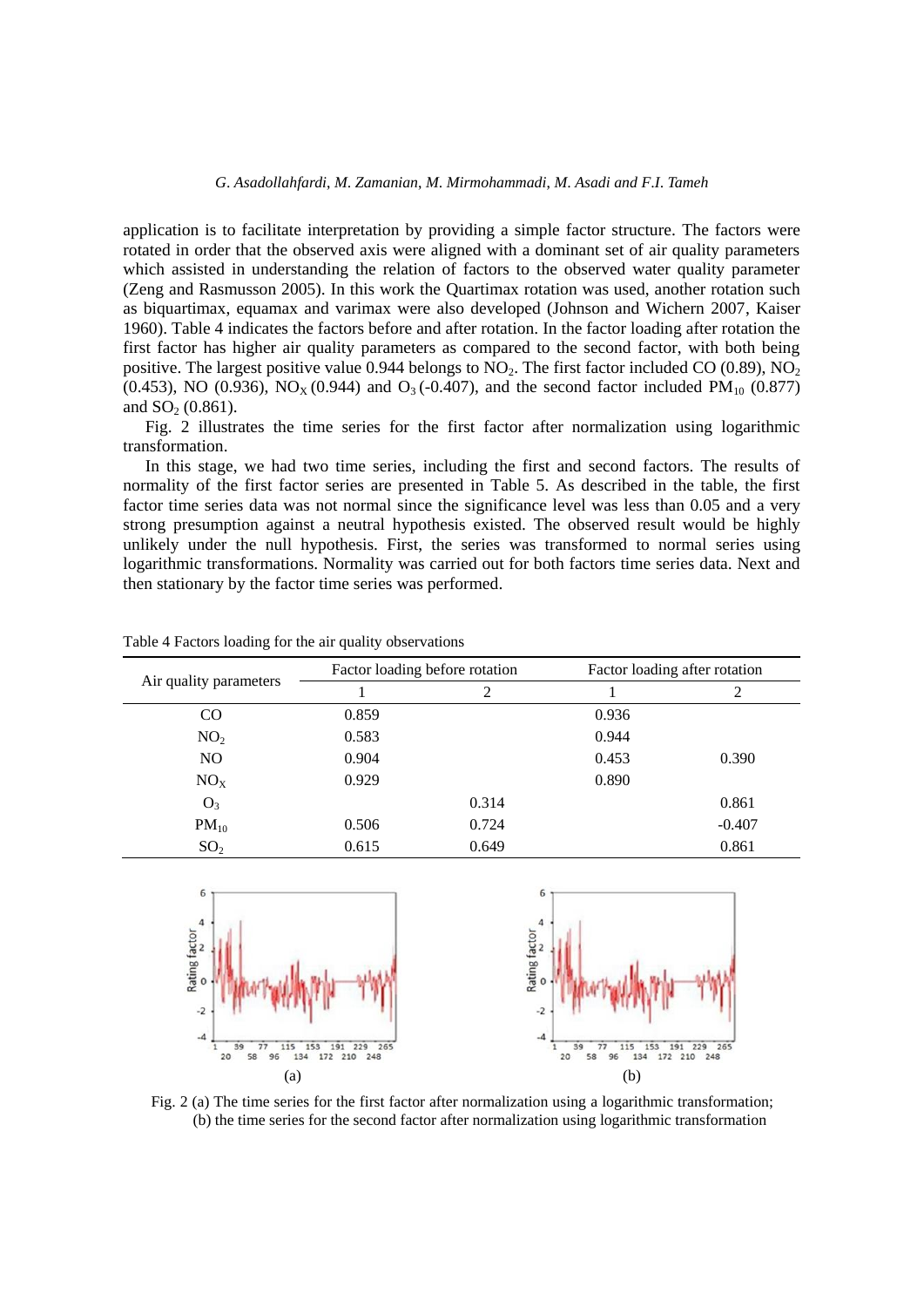*Air pollution study using factor analysis and univariate Box*-*Jenkins modeling*...

|  |  |  |  |  | Table 5 The results of the normality of the first factor time series data |  |  |  |  |  |  |
|--|--|--|--|--|---------------------------------------------------------------------------|--|--|--|--|--|--|
|--|--|--|--|--|---------------------------------------------------------------------------|--|--|--|--|--|--|

|           |             | Kolmogorov-Smirnov Test |             | Shapiro-Wilk test |           |             |  |
|-----------|-------------|-------------------------|-------------|-------------------|-----------|-------------|--|
| The first | Statistical | Degree of               | Significant | Statistical       | Degree of | Significant |  |
| factor    | test        | freedom                 | level       | test              | freedom   | level       |  |
|           | 0.121       | 364                     | 0.000       | 0.953             | 364       | 0.000       |  |

Table 6 The results of the statistical testing for the normality of the second factor data

|           |             | Kolmogorov-Smirnov Test |             | Shapiro-Wilk test |           |             |  |
|-----------|-------------|-------------------------|-------------|-------------------|-----------|-------------|--|
| The first | Statistical | Degree of               | Significant | Statistical       | Degree of | Significant |  |
| factor    | test        | freedom                 | level       | test              | freedom   | level       |  |
|           | 0.159       | 364                     | 0.000       | 0.785             | 364       | 0.000       |  |



Fig. 3 (a) the ACF of the transformed first factor time series data; (b) the PACF of the transformed first factor time series data; (c) the ACF of the transformed second factor time series; (d) the PACF of the transformed second factor time series data

Table 6 illustrates the results of both Kolmogorov-Smirnov and Shapiro-Wilk tests were less 0.05%, which describes that the data of the second factor was not normal. For the transformation of the second factor time series data the results of normality of the second factor series.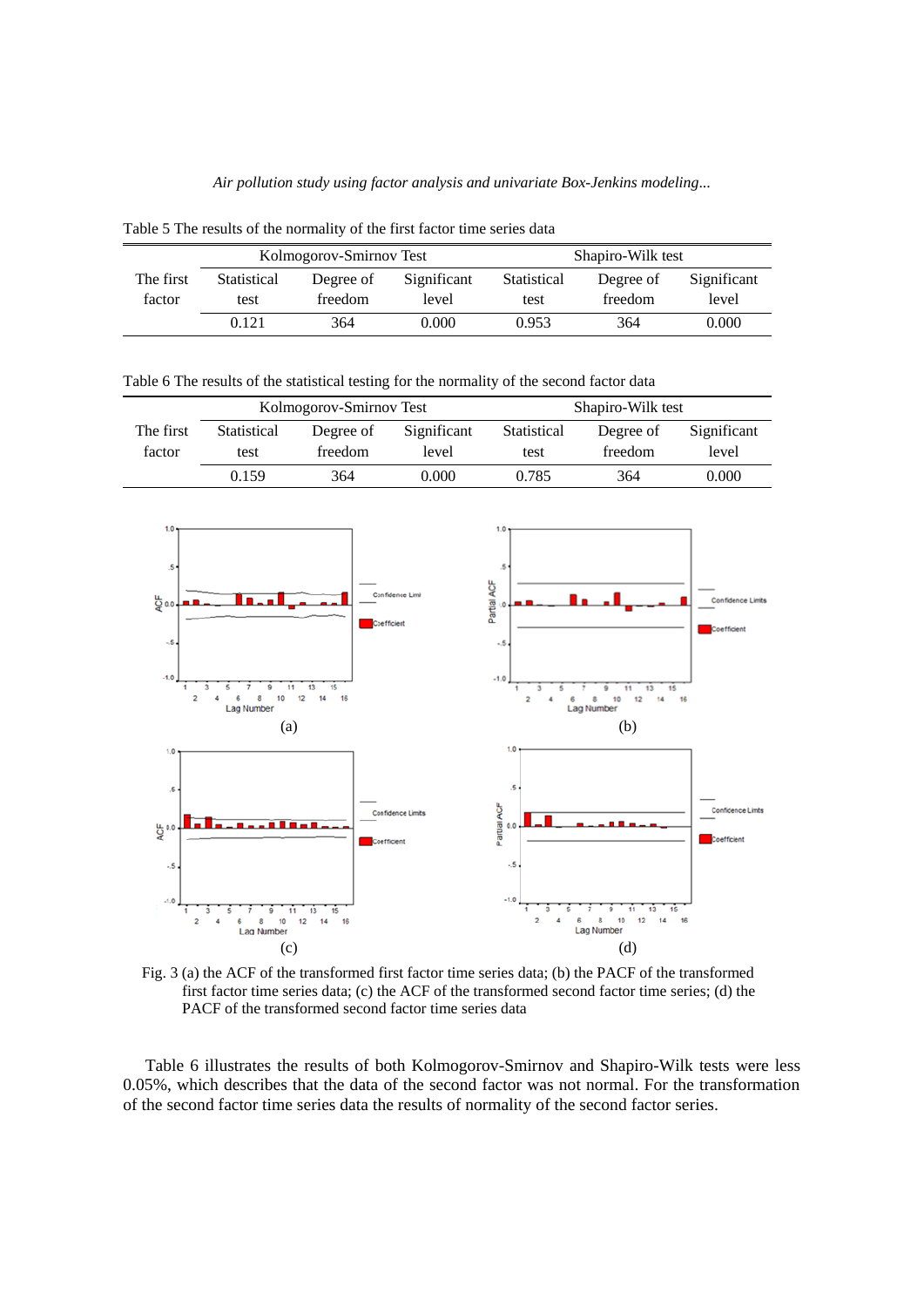As indicated in Tabtle 6, the results of normality, logarithmic transformation was applied. Fig. 3 presents ACF and the PACF for the first and second factor time series. From the ACF and PACF we estimated the orders of the model. The first suggested model for the first factor time series model was ARIMA (0,0,2).

The parameter's value of Moving Average order one (MA (1)) model and its p-value were 0. 277 and 0.358, respectively. Therefore, no presumption against the neutral hypothesis are available. The MA (2) parameter value was 0.292. The constant value of the model and p-value were –0.0007185 and 0.004, respectively. Therefore, we selected ARMA (0,0,1) instead of ARMA (0,0,2) for the first factor.

For second Factor, Autoregressive order one (AR 1) parameters were 0.93 and the Moving Average order one (MA1) parameter was 0.567. Both parameters rejected the null hypothesis; the P-value was less than 0.05. However, the MA (2) parameters were estimated at 0.23and the p-value was 0.106 which was bigger than 0.05. Therefore, there is no presumption against the neutral hypothesis. The constant coefficient of the model was 0.35585991. Therefore, the ARIMA  $(1,0,1)$  was selected instead of the ARIMA  $(1,0,2)$ .

As indicated in Table 7, ten data of the first and second factor were compared to the ten predicted data of the first and second factor. Table 7 indicates the lower and upper confidence interval. The coefficient of determination between the first and second factor data and predicted data were 0.98 and 0.983 which may describe the reliability of the model.

Nakhaei *et al*. (2011) developed a Box-Jenkins time series model for carbon monoxide of the Thohid tunnel in Tehran and the coefficient of determination between their observed and the predicted data was 0.7. Nevertheless, the coefficient of determination of this study of both factors were 0.98 and 0.983, respectively. All mentioned researchers used a Box-Jenkins time series model for each of the air quality parameters. Nonetheless, we developed two models for the first and second factor instead of seven air quality parameters. This caused time savings in developing models and air quality parameters.

| No.            | The factors<br>series data |      |      | The values of<br>transformed<br>time series | The predicted<br>values |         | <b>Difference</b> |         | Lower<br>confidence<br>interval |              | Upper<br>confidence<br>interval |      |
|----------------|----------------------------|------|------|---------------------------------------------|-------------------------|---------|-------------------|---------|---------------------------------|--------------|---------------------------------|------|
|                | 1st                        | 2nd  | 1st  | 2nd                                         | 1st                     | 2nd     | 1st               | 2nd     | 1st                             | 2nd          | 1st                             | 2nd  |
| 1              | 1.39                       | 0.46 | 0.38 | $-0.33$                                     | 0.33                    | $-0.37$ | 0.05              | 0.03    | $\Omega$                        | $\theta$     | 0.75                            | 0.57 |
| 2              | 1.29                       | 0.61 | 0.34 | $-0.21$                                     | 0.32                    | $-0.24$ | 0.02              | 0.03    | $\Omega$                        | $\mathbf{0}$ | 0.73                            | 0.66 |
| 3              | 0.96                       | 0.55 | 0.33 | $-0.26$                                     | 0.32                    | $-0.28$ | 0.01              | 0.02    | $\Omega$                        | $\mathbf{0}$ | 0.73                            | 0.67 |
| $\overline{4}$ | 0.94                       | 0.52 | 0.33 | $-0.28$                                     | 0.32                    | $-0.28$ | 0.01              | 0.00    | $\Omega$                        | $\mathbf{0}$ | 0.73                            | 0.62 |
| 5              | 1.19                       | 0.25 | 0.28 | $-0.59$                                     | 0.26                    | $-0.59$ | 0.02              | 0.00    | $\Omega$                        | $\mathbf{0}$ | 0.62                            | 0.31 |
| 6              | 2.34                       | 0.73 | 0.61 | $-0.13$                                     | 0.59                    | $-0.11$ | 0.02              | $-0.02$ | 0.19                            | $\mathbf{0}$ | 1.00                            | 0.78 |
| 7              | 1.23                       | 0.46 | 0.31 | $-0.33$                                     | 0.31                    | $-0.31$ | 0.00              | $-0.02$ | $\Omega$                        | $\mathbf{0}$ | 0.73                            | 0.60 |
| 8              | 1.42                       | 0.33 | 0.39 | $-0.48$                                     | 0.41                    | $-0.45$ | 0.02              | $-0.03$ | 0.06                            | $\mathbf{0}$ | 0.76                            | 0.45 |
| 9              | 1.97                       | 0.37 | 0.54 | $-0.43$                                     | 0.57                    | $-0.39$ | 0.03              | $-0.03$ | 0.23                            | $\mathbf{0}$ | 0.91                            | 0.52 |
| 10             | 0.93                       | 0.90 | 0.58 | $-0.04$                                     | 0.57                    | $-0.01$ | 0.01              | $-0.03$ | 0.15                            | $\Omega$     | 0.99                            | 0.92 |

Table 7 The comparisons between the 1st and 2nd factor data with the predicted data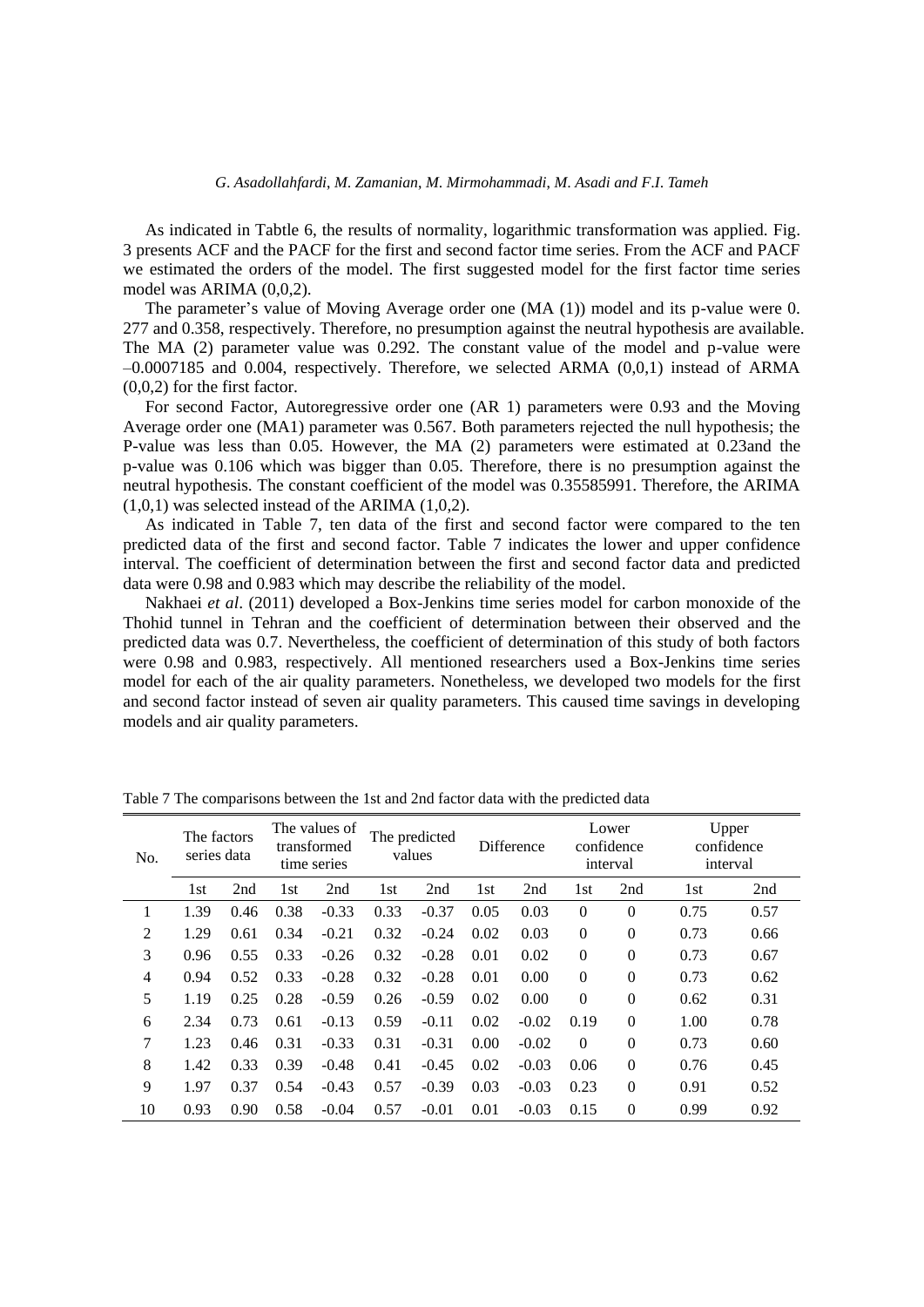# **4. Conclusions**

Considering the results of applying the factor analysis and the Box-Jenkins time series model to predict seven air qualities in Aghdaseyeh in the northeastern Tehran, we summarized the following conclusions:

- Seven air quality parameters were converted in two factors in which the first factor was CO,  $NO<sub>2</sub>$ , NO, NO<sub>X</sub>, and O<sub>3</sub>, and the second factor was  $PM<sub>10</sub>$  and SO<sub>2</sub>.
- We determined ARIMA  $(1,0,0)$  for the first factor and ARIMA  $(1,0,1)$  for the second factor.
- The coefficient of determination between the observed factor data and the predicted factor for both models were 0.98 and 0.983 which means the models may be reliable.

We reduced seven Univariate Box-Jenkins to two models which reduces time consumed for developing models.

# **References**

- Abbaspour, M. and Rahmani, A.M. (2005), "Carbon monoxide prediction using novel intelligent network", *Int*. *J*. *Environ*. *Sci*. *Technol*., **1**(4), 257-264.
- Asadollahfardi, G. (2002), "Analysis of surface water quality in Tehran", *Water Quality Res*. *J*. *Can*., **37**(2), 489-511.
- Asadollahfardi, G. (2014), *Water Quality Management*: *Assessment and Interpretation*, Springer Berlin Heidelberg, Germany.
- Asadollahfardi, G., Khodadi, A. and Paykni, B. (2012), "Application of multivariate statistical analysis to define water quality in Jajrud River", *Asian J*. *Water Environ*. *Pollut*., **9**(4), 1-10.
- Box, G.E.P and Jenkins, G.M. (1970), *Time Series Analysis*: *Forecasting and Control*, Holden-Day, San Francisco, CA, USA, 562 p.
- Box, G.E.P. and Jenkins, G.M. (1976), *Time Series Analysis*, *Forecasting and Control*, Holden-Day, San Francisco, CA, USA.
- Box, G.E.P., Jenkins, G.M. and Reinsel, G.C. (2008), *Time Series Analysis*: *Forecasting and Control*, (4th Edition), Wiley.
- Brown, T.A. (2014), *Confirmatory Factor Analysis for Applied Research*, Gilford Press.
- Browne, M.W. (1968), "A comparison of factor analytic techniques", *Pyschometrika*, **33**(3), 267-334.
- Buckley, D.E. and Winter, G.A. (1992), "Geochemical characteristics of contaminated surflcial sediment in Halifax Harbour: Impact of waste discharge", *Can*. *J*. *Earth Sci*., **29**(12), 2617-2639.
- Cryer, J.D. (1986), *Time Series Analysis*, Duxbury Press, Boston, MA, USA.
- Dimitriades, B. and Whisman, M. (1971), "Carbon monoxide in lower atmosphere reactions", *Environ*. *Sci*. *Technol*., **5**(3), 213-222.
- Erfanmanesh, M. and Afuni, M. (2006), *Pollution of Water*, *Soil*, *Air*, Arkan Publication, Isfahan, Iran. [In Persian]
- Gocheva-Ilieva, S.G., Ivanov, A.V., Voynikova, D.S. and Boyadzhiev, D.T. (2014), "Time series analysis and forecasting of air pollution in small urban area: An SARIMA and factor analysis approach", *Stochastic Environ*. *Res*. *Risk Assess*., **28**(4), 1045-1060.
- Hakstian, A.P., Rogers, W.T. and Cattle, R.B. (1982), "The behavior of numbers of factors with simulated data", *Multivariate Behaviour Res*. *J*., **17**(2), 193-219.
- Harvey, A.C. and Todd, P.H. (1983), "Forecasting economic time series with structural and Box-Jenkins models (with comments)", *J*. *Business Economic Statistics*, **1**(4), 299-315.
- Johnson, R.A. and Wichern, D.W. (2007), *Applied Multivariate Statistical Data Analysis*, (6th Edition), Pearson Prentice Hall Publisher.